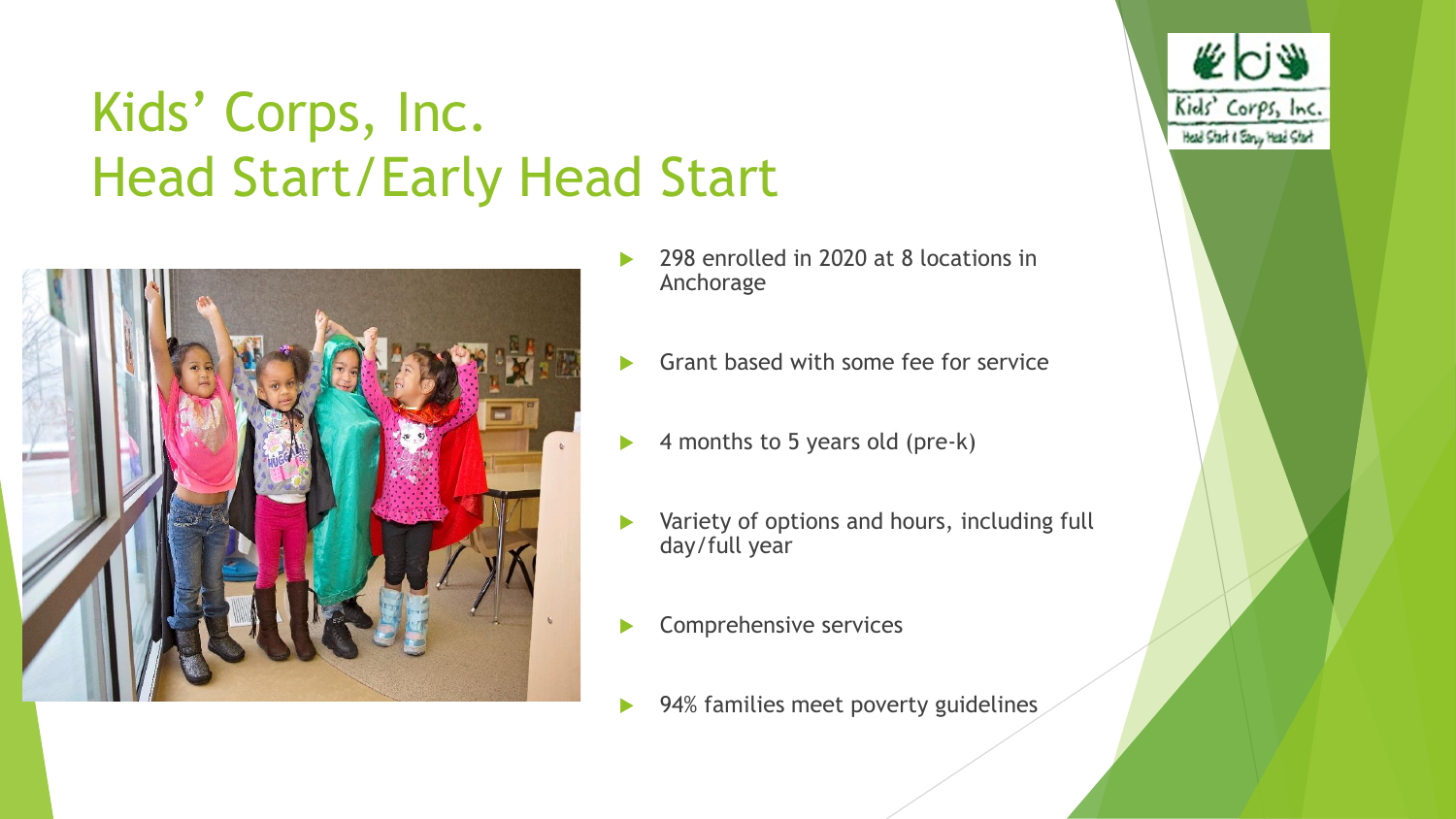## Impact of Covid 19 on services

- All 14 classrooms closed since March 6 (4 classes scheduled to continue through the summer)
- All teachers and family services staff continuing to provide virtual services through Zoom, Facetime etc. through June 12 and are being paid full time wages
- Reopening one full day pre-k classroom (7:30-5:30) on June 16
- Reopening infant/toddler full day classroom (same hours) July 6
- Two classes unlikely to reopen this summer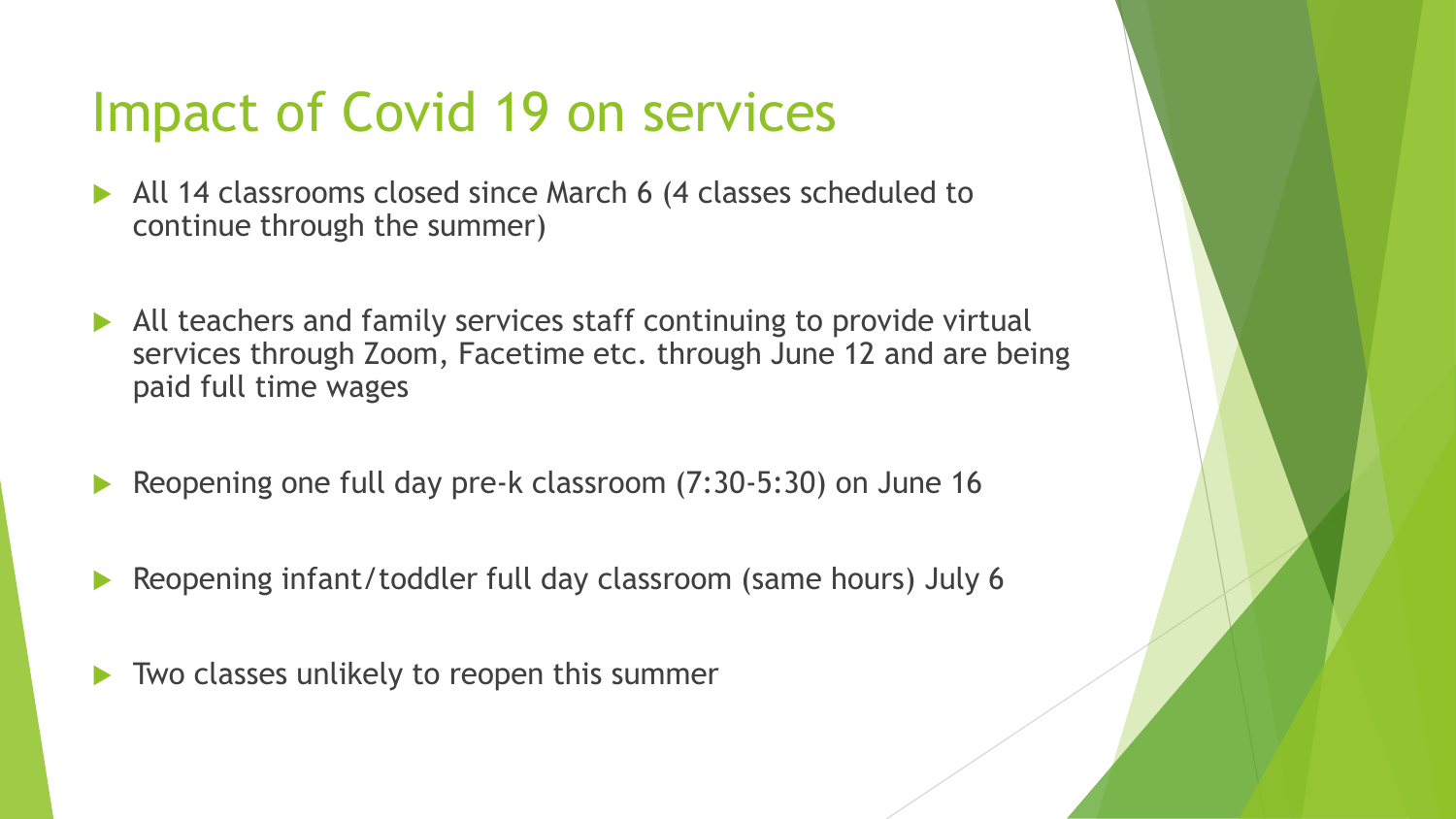### Impact on families

Phone Survey

- 171 households participated
- **Hmong & Spanish translators who** know the families
- Conducted in April

### A Few Headlines….

- In 10% of households grandparents assisted with caring for children
- 15% of households lack a thermometer
- 78 (46%) households reported at least one working parent was laid off or had hours reduced